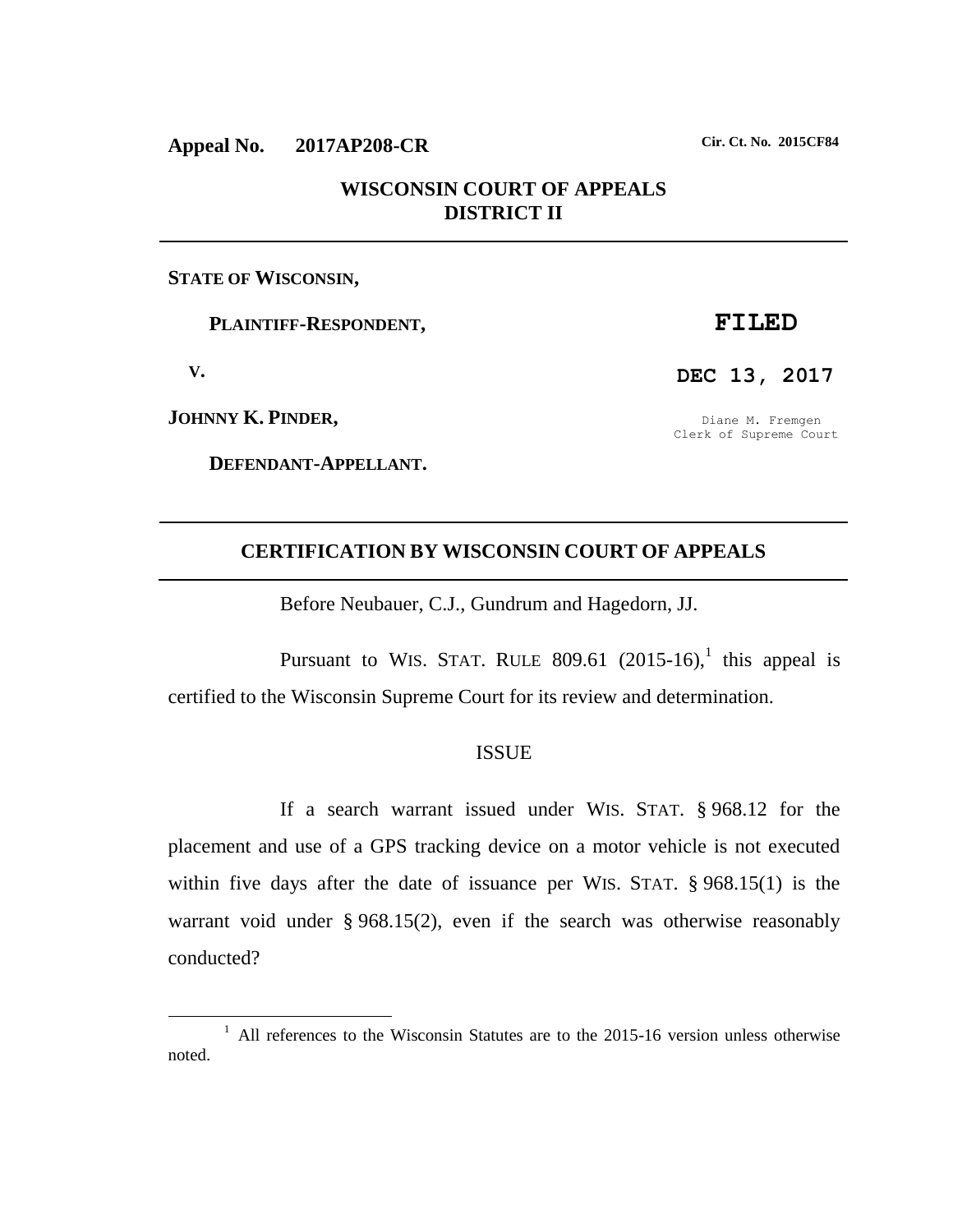#### BACKGROUND

In February 2015, police received reports of burglaries at several businesses in Mequon, Wisconsin. Based on commercial surveillance footage and an informant, police determined that the likely burglar was Johnny Pinder and, on February 27, obtained a warrant to install a GPS tracking device on his car. The warrant required removal of the device "as soon as practicable after the objectives of the surveillance are accomplished or not later than 60 days" after issuance.

Police first installed the device on Pinder's car ten days later on March 9, 2015. They set up a "geofence" which would notify them if the car entered Mequon. Receiving a geofence alert on March 14, police tracked Pinder's car to an office building. After the car left, police went to the building, found indications of a break-in, and ultimately learned of missing property. Surveillance footage showed that a silver vehicle had been parked outside and GPS data confirmed that this was Pinder's car.

Police stopped and searched Pinder's car, finding stolen property as well as gloves and screwdrivers. Pinder and Darnelle Polk, the driver, were arrested and Pinder was charged with burglary as a party to the crime in violation of WIS. STAT. § 943.10(1m)(a) and with possession of burglarious tools in violation of WIS. STAT. § 943.12. (Polk was also charged.)

Pinder moved to suppress the evidence seized during the search. He argued that the warrant expired after police failed to execute it within five days per WIS. STAT. § 968.15. Acknowledging that there were "difficulties" when applying the statute to this case, the circuit court denied the motion, concluding that the issue was controlled by *State v. Sveum*, 2010 WI 92, 328 Wis. 2d 369, 787 N.W.2d 317.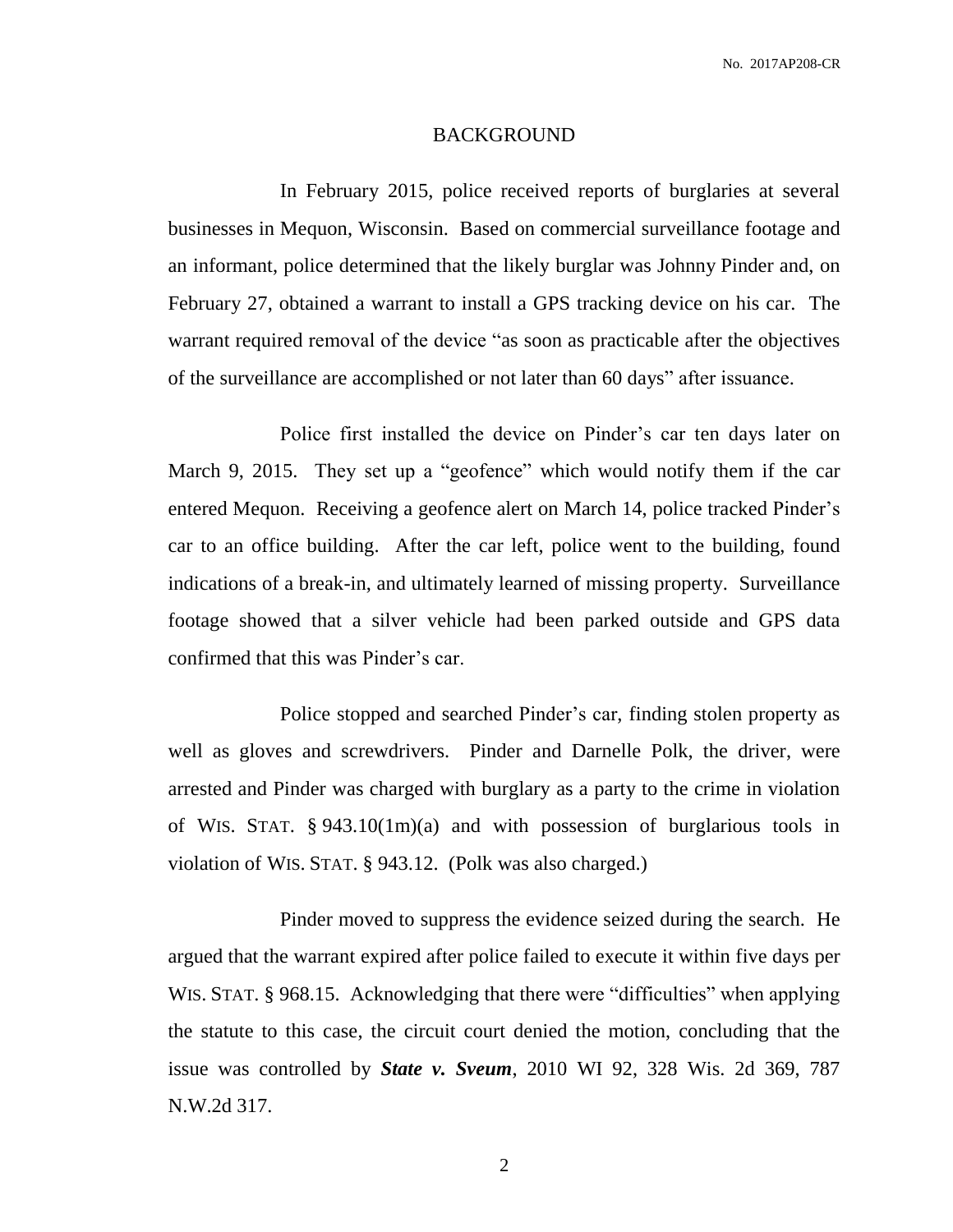The jury convicted Pinder on both charges. Pinder appeals.

## DISCUSSION

## *Pinder's Late Execution of a Search Warrant Argument*

The Fourth Amendment of the United States Constitution protects persons from "unreasonable searches and seizures and sets forth the manner in which warrants shall issue," requiring probable cause and a description of who or what is to be searched and seized. *State v. Henderson*, 2001 WI 97, ¶17, 245 Wis. 2d 345, 629 N.W.2d 613. A warrantless search is presumptively unreasonable. *Id.*, ¶19.

Although the forgoing constitutional considerations stand at the center of many search warrant issues, Pinder does not assert that the search was unlawful because of a Fourth Amendment violation. Instead, he limits his argument that the search was unlawful to the plain language of WIS. STAT. § 968.15, which states as follows:

> **(1)** A search warrant must be executed and returned not more than 5 days after the date of issuance.

> **(2)** Any search warrant not executed within the time provided in sub. (1) shall be void and shall be returned to the judge issuing it.

Because police waited ten days before installing the device on his car, Pinder contends that, under subsec. (2), the warrant was already void by that time and well before any evidence was obtained.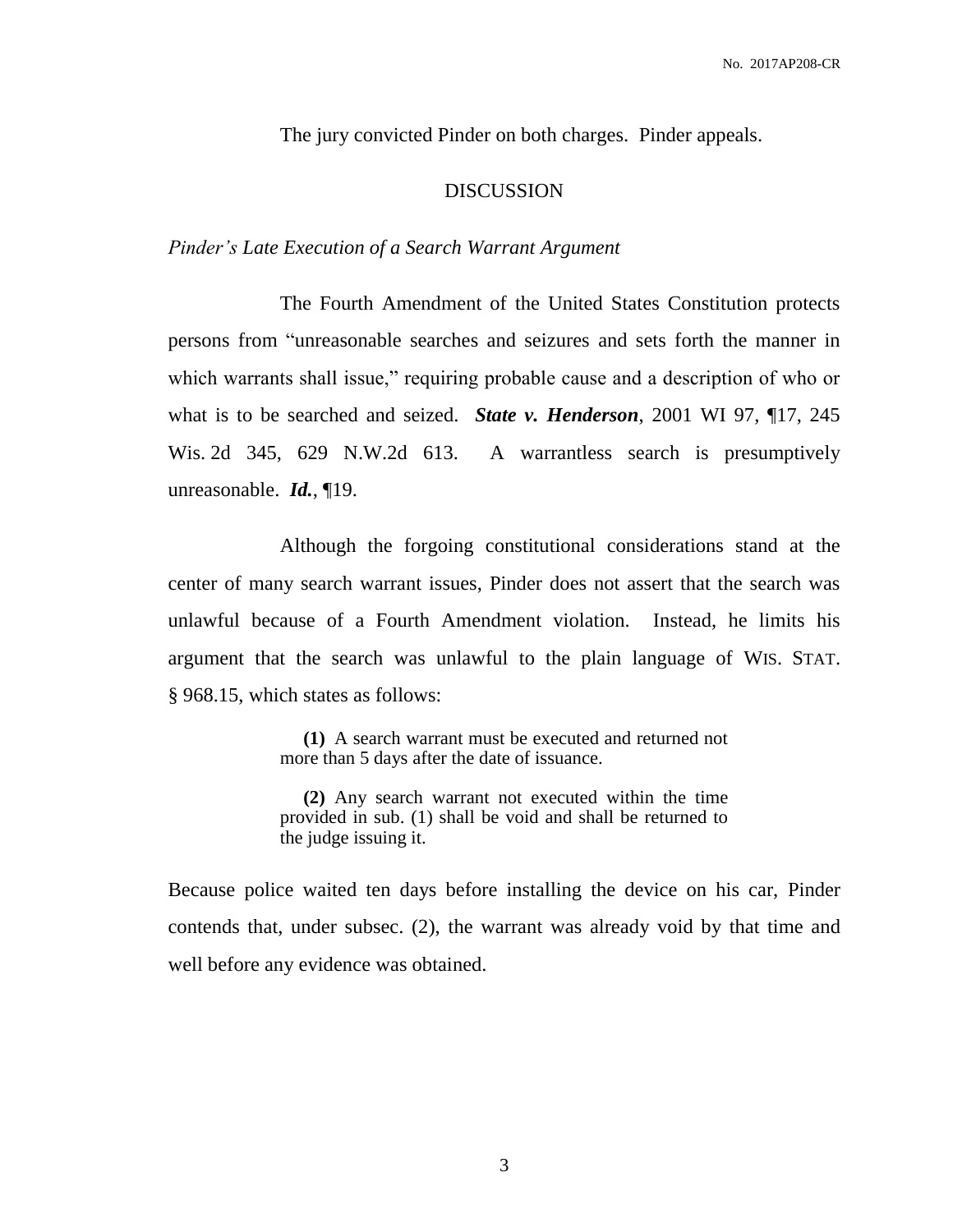### *Prior Statutory Provisions*

 $\overline{a}$ 

Before 1969, when the Wisconsin Legislature extensively revised the criminal code, WIS. STAT. ch. 963 governed search warrants. No statutory provision limited the time in which a warrant could be executed. Instead, the statutes provided an "illustrative" search warrant form, which directed the sheriff or other peace officer to conduct the search "forthwith." WIS. STAT. § 963.05 (1967). The form also stated that the officer, if any property was seized, should return the warrant and property "within 48 hours" to the issuing court. *Id.*<sup>2</sup>

There was also a statutory "substantial compliance" provision. WISCONSIN STAT. § 963.08 (1967) stated that "[n]o evidence seized under a search warrant shall be suppressed because of technical irregularities not affecting the substantial rights of the accused." This provision remains in the current statutes, but was renumbered to WIS. STAT. § 968.22.

Showing a concern with a vague or open-ended period of time by which a search warrant could be executed, the legislature enacted the current version of WIS. STAT. § 968.15, which voids a warrant not executed within five days. The Wisconsin Judicial Council explained its view of the rationale behind the new statute:

> Current law has no provision on the execution of a search warrant. It is believed that there should be some reasonable period in which a warrant should be executed and returned. Experience teaches that normally search warrants have little effect if they are not promptly served. They should

 $2$  In addition, "[a] search warrant may be executed at any reasonable time of the day or night, but shall be executed in the daytime if practicable. No evidence seized under a search warrant shall be suppressed because the warrant was executed in the nighttime." WIS. STAT. § 963.06 (1967). This provision was removed with the 1969 revision.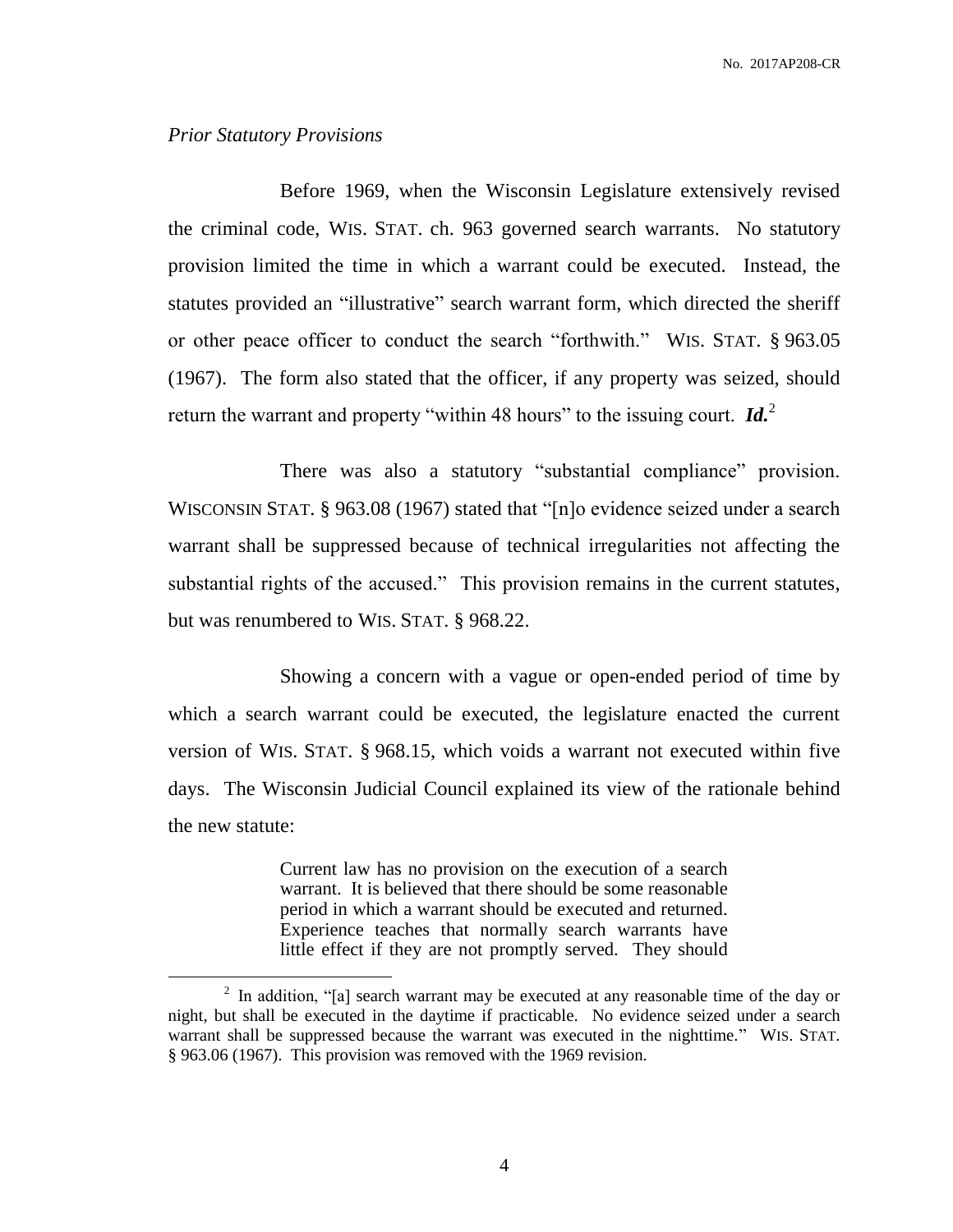not be held by an officer and served at his whim. Various states have adopted times different from the federal requirements in F.R.Cr.P. 41(d) which has a 10-day limitation. The Council, after consultation with law enforcement authorities, felt 5 days was a reasonable period.

Judicial Council Note, 1969, § 968.15. The legislature also added WIS. STAT. § 968.17, which requires the return of the warrant, along with a written inventory, within forty-eight hours after execution.

#### *The Pre-Sveum Cases*

 $\overline{a}$ 

Only a few published cases deal with these statutes. In *State v. Meier*, 60 Wis. 2d 452, 210 N.W.2d 685 (1973), the court addressed the fortyeight hour return limit of WIS. STAT. § 968.17(1). Police executed a warrant on the same day it issued, but returned it five days later. The circuit court determined that, since a weekend interceded, the warrant's return complied with the fortyeight-hour return limit. Without directly deciding whether the return complied with the statute, the supreme court concluded that any noncompliance "was ministerial in nature and was not error which should affect the validity of the search." *Meier*, 60 Wis. 2d at 459. The court noted that a prompt return, while safeguarding property rights, does not implicate privacy rights since the invasion has already occurred and, moreover, there was nothing in the record showing prejudice to the defendant's rights.<sup>3</sup> *Id.* 

<sup>3</sup> *State v. Elam*, 68 Wis. 2d 614, 229 N.W.2d 664 (1975), dealt with subsec. (2) of WIS. STAT. § 968.17, which requires that any transcript upon which the warrant is based be filed with the court clerk within five days of execution. The transcript was filed more than ten months late. Citing *State v. Meier*, 60 Wis. 2d 452, 210 N.W.2d 685 (1973), and WIS. STAT. § 968.22, the court concluded that the filing of the transcript was ministerial and that the defendant suffered no prejudice, as he had almost six weeks to review the transcript. *Elam*, 68 Wis. 2d at 620.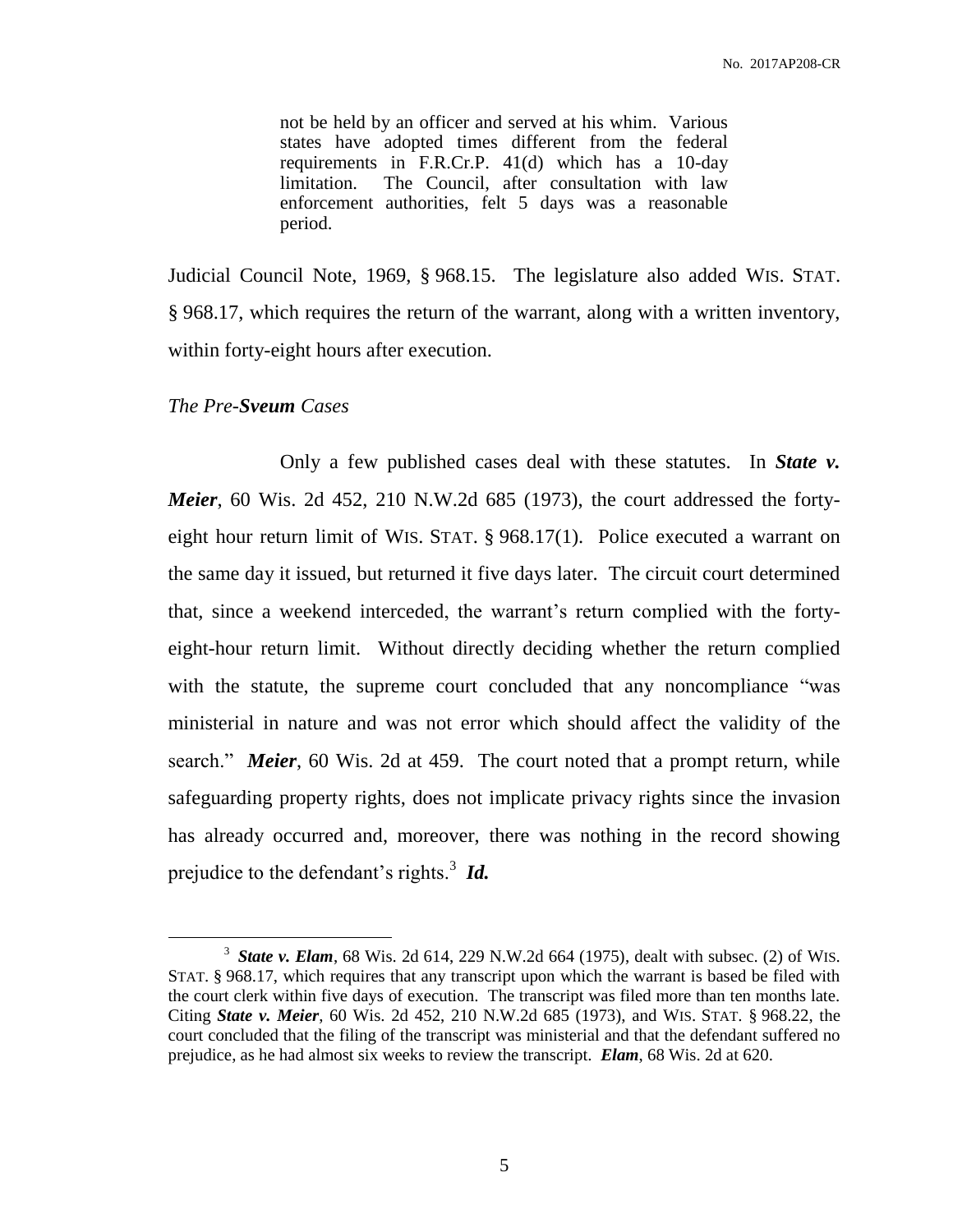In *State v. Edwards*, 93 Wis. 2d 44, 286 N.W.2d 369 (Ct. App. 1979), *reversed*, 98 Wis. 2d 367, 297 N.W.2d 12 (1980), the court addressed the five-day execution limit of WIS. STAT. § 968.15(1). The police executed a warrant four days after issuance. The defendant argued that the search failed to meet the warrant's command that it be executed "forthwith." The state argued that, if a warrant is executed within the five-day statutory limit, the execution is timely per se. The court of appeals rejected the state's argument, reasoning that "the statute merely sets a maximum time period" and that the test for timeliness should be (1) whether the probable cause upon the warrant's issuance still continued at execution and (2) whether the delay was unfairly prejudicial. *Edwards*, 93 Wis. 2d at 47, 49.

In reversing the court of appeals and rejecting its test for timeliness, the supreme court considered compliance with WIS. STAT. § 968.15 to be the "threshold" inquiry. *Edwards*, 98 Wis. 2d at 371. Statutory compliance is required. *Id.* at 375-76. It is not, however, necessarily sufficient. *Id.* at 372, 375- 76. Even if the execution is timely under the statute, a delay could result in a loss of probable cause, rendering the search constitutionally impermissible. 4 *Id.* at 372. The court therefore held that the execution of a search warrant is timely when (1) the warrant's execution complies with  $\S 968.15$  and (2) if such

 $\overline{a}$ 

<sup>4</sup> Although primarily concerned with a warrant's execution, *Edwards* also briefly dealt with a return issue. "The defendant impliedly argues that, since the return of the warrant was filed several hours after the five-day anniversary of the date and hour of issue, the warrant had expired." *State v. Edwards*, 98 Wis. 2d 367, 371, 297 N.W.2d 12 (1980). Rejecting this contention, the court held that the five-day period begins to run on the day after the warrant is issued. *Id.*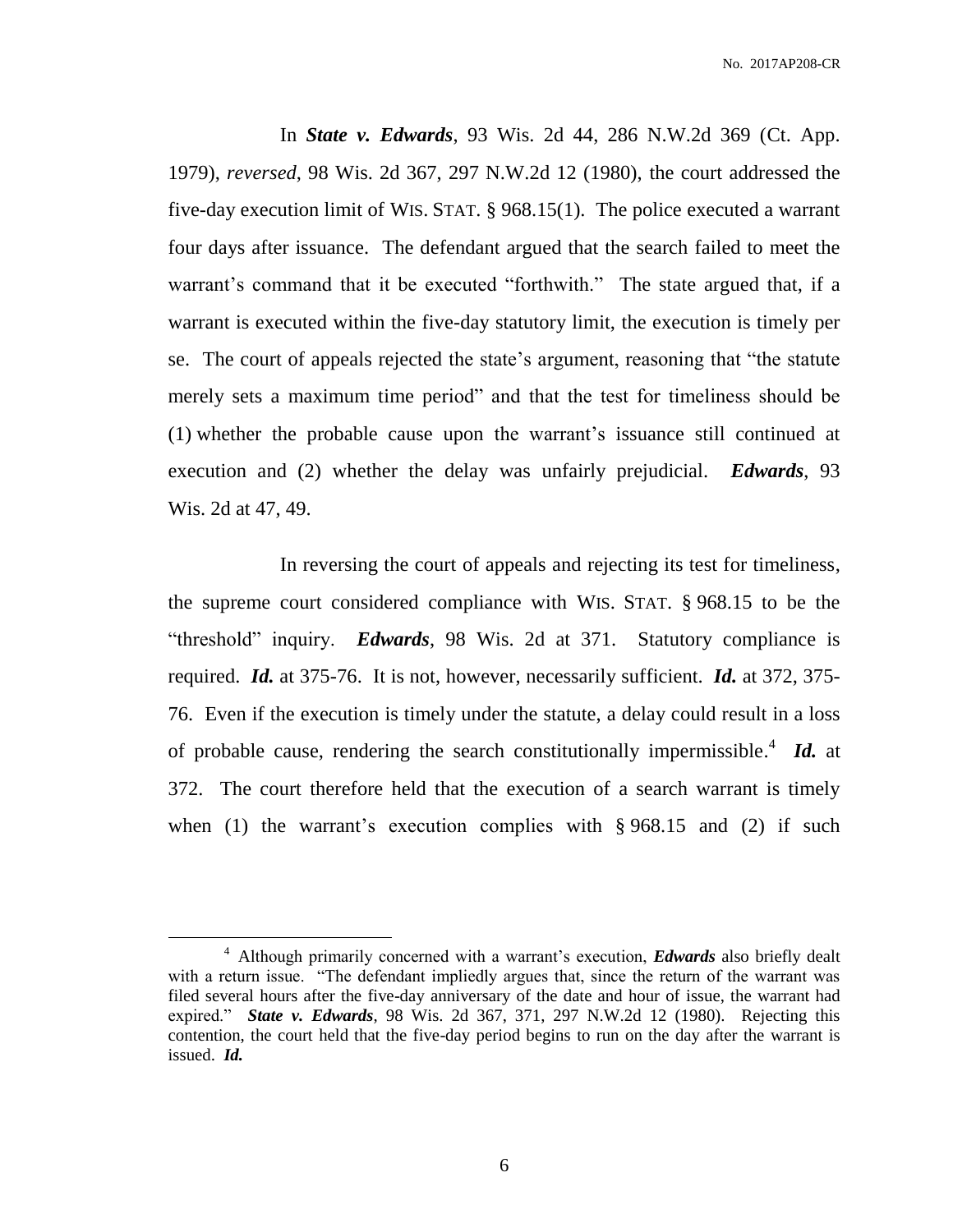compliance is found, the probable cause upon issuance still exists at execution.<sup>5</sup> *Edwards*, 98 Wis. 2d at 375-76. The court concluded that the search complied with § 968.15, that the defendant did not show that probable cause had dissipated before execution, and that the evidence, therefore, should not be suppressed.<sup>6</sup> *Edwards*, 98 Wis. 2d at 378.

#### *The Sveum Decision*

 $\overline{a}$ 

This brings us to *Sveum*, upon which the circuit court based its decision. In *Sveum*, the defendant's former girlfriend believed that he was stalking her. Police obtained a warrant to install a GPS device on his vehicle. The warrant required removal of the device as soon as the objectives of the surveillance were accomplished, but not to exceed sixty days. The next day, police installed the device and, because of the limited battery life, had to replace it twice. Thirty-five days after the first installation, police removed the device for the final time but failed to return the warrant within the statutory time limits. Based in part on the GPS data, the defendant was eventually arrested and charged with aggravated stalking. He moved to suppress the evidence on multiple grounds.

 $5$  Consistent with this test is the proposition that, even when the execution of a search warrant passes muster under the Fourth Amendment, it does not necessarily mean that the search is valid. Constitutional provisions serve as the "floor" with regard to the protection of rights, whereas the Wisconsin Legislature may choose to enact statutes that afford greater protection. *State v. Koopmans*, 202 Wis. 2d 385, 399-400, 550 N.W.2d 715 (Ct. App. 1996), *aff'd*, 210 Wis. 2d 670, 563 N.W.2d 528 (1997) (statutes "may accord greater protections than the minimums" that are set by the constitution).

<sup>&</sup>lt;sup>6</sup> The court rejected the argument that the search was not conducted "forthwith." *Edwards*, 98 Wis. 2d at 374. After noting that the "forthwith" language was illustrative, not mandatory, the court reasoned that the five-day execution limit of the statute satisfied the "forthwith" language in any event. *Id.*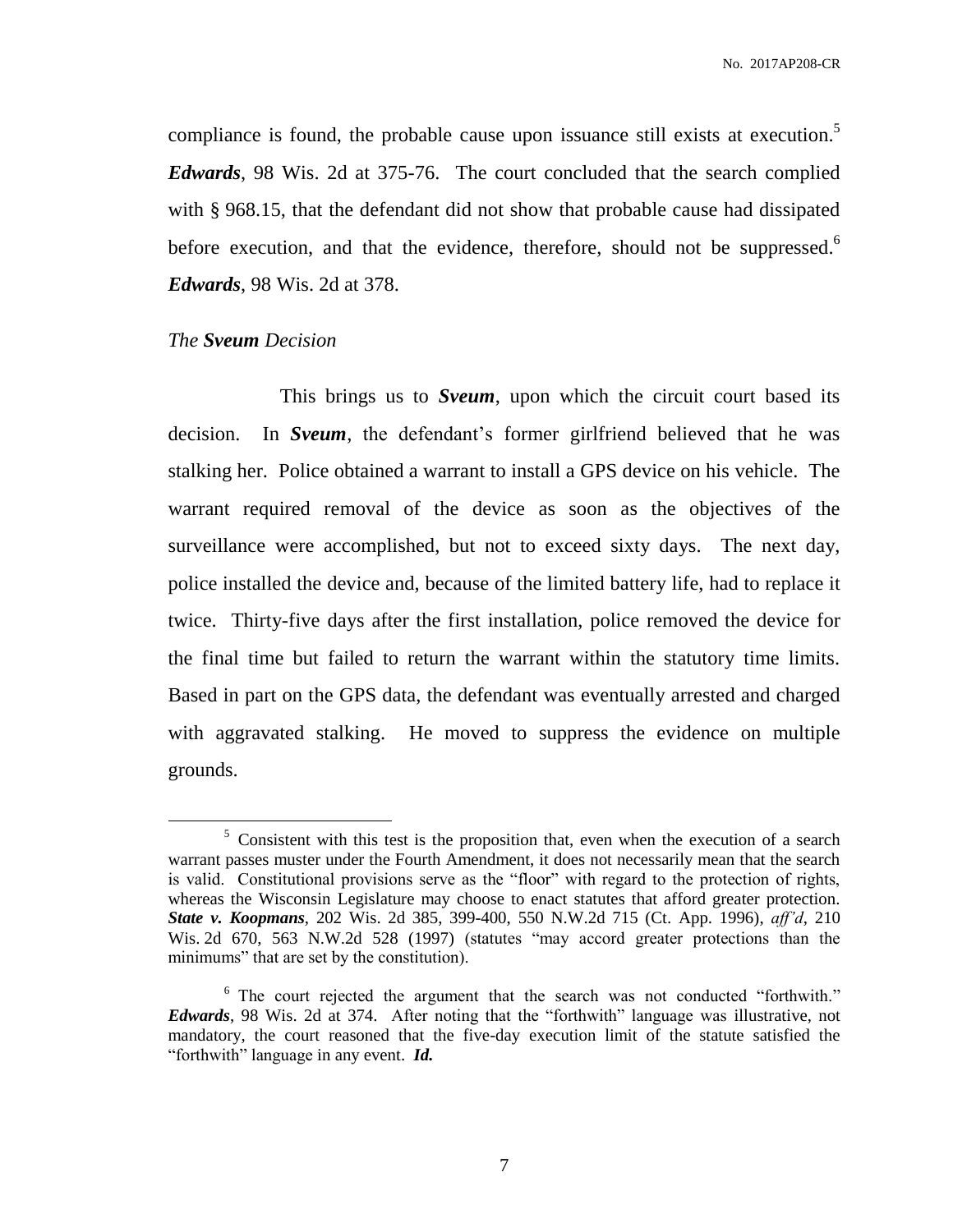No. 2017AP208-CR

Upholding the circuit court's denial of the motion, the supreme court rejected Sveum's argument that the failure to comply with the statutory return and inventory procedures justified suppression of the evidence. *Sveum*, 328 Wis. 2d 369, ¶¶68-72. The court pointed out that a prompt return of the warrant and inventory "safeguards the property rights of individuals" by providing the property owner with timely access and control of the seized property. *Id.*, ¶¶68-69 (citation omitted). A failure, however, to return the warrant "within the confines of [WIS. STAT.] §§ 968.15 and 968.17 do[es] not render the execution of the [warrant] unreasonable. The timely return of a warrant is 'a ministerial duty which [does] not affect the validity of the search absent prejudice to the defendant.'" *Sveum*, 328 Wis. 2d 369, ¶69 (citation omitted).

The court held that the defendant failed to show that his substantial rights were prejudiced "by law enforcement's failure to comply with the procedural return statutes." *Id.*, ¶70. Because police only obtained electronic data, and did not seize any tangible property, safeguarding the property prior to its return was not an issue. *Id.* Further, the defendant had access to and control of his vehicle at all times. *Id.*

After concluding that the violation of the return limit was not prejudicial, the court went on to explain why there was also no prejudice from any violation of the execution limit. *Id.*, ¶71. The court stated:

> Similarly, we are not persuaded that Sveum's substantial rights were violated by the officers' failure to execute and return the warrant within 5 days after the date of issuance. *See* Wis. Stat. § 968.15.

*Sveum*, 328 Wis. 2d 369, ¶71. In support of its conclusion that the thirty-five-daylong search was only a technical violation and did not cause prejudice to Sveum's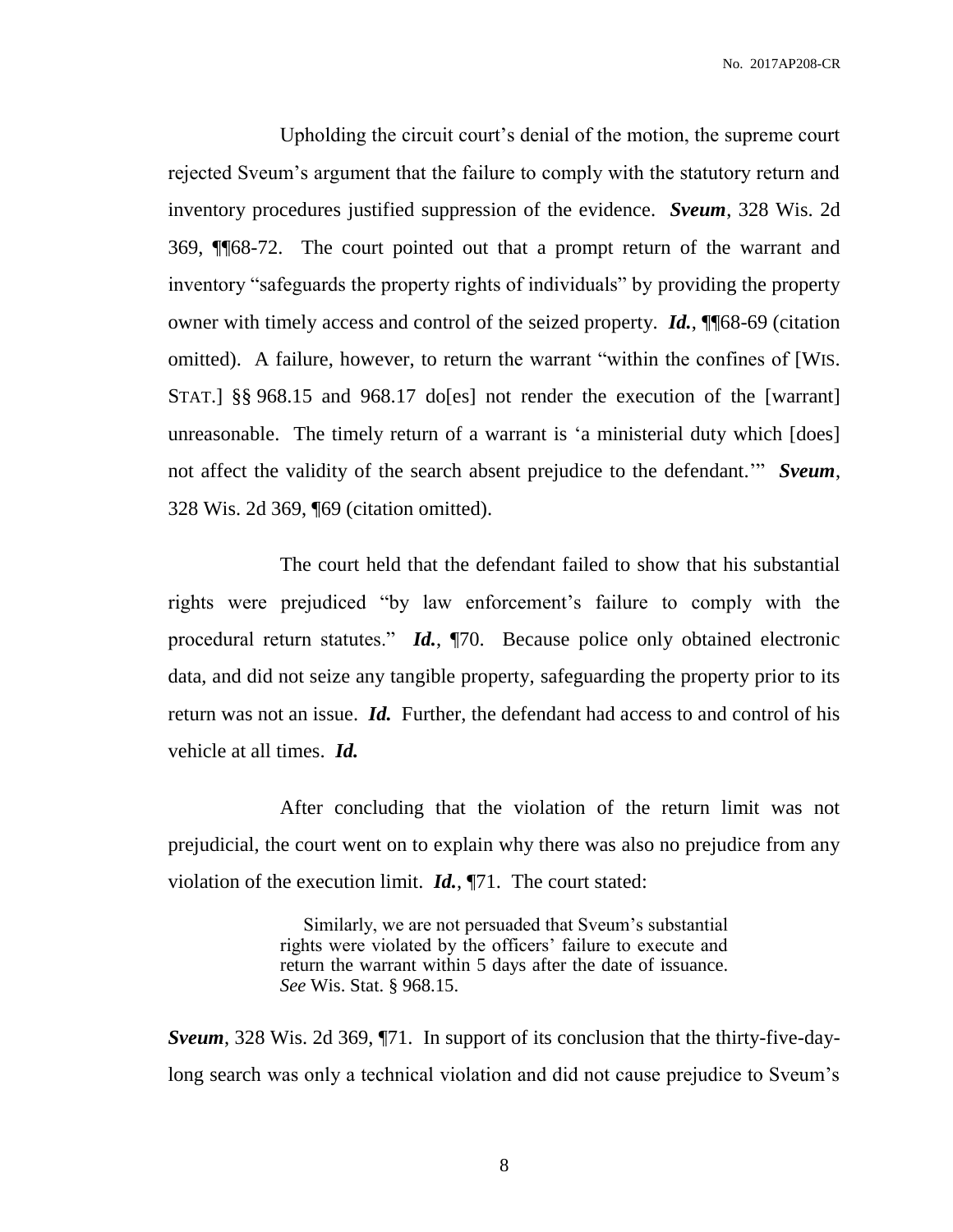rights, the court pointed out that the Federal Rules of Criminal Procedure expressly permit warrants for tracking devices to be used for up to forty-five days. *Sveum*, 328 Wis. 2d 369, ¶71; *see* FED. R. CRIM. P. 41(e)(2)(C).

The *Sveum* court summarized its conclusions:

[B]ecause we conclude that the failure to comply with the requirements of Wis. Stat. §§ 968.15 and 968.17 did not prejudice [defendant's] substantial rights, the effect of the error is cabined by Wis. Stat. § 968.22. Section 968.22 provides that unless an error in the warrant affects a substantial right of the defendant, the error does not permit the suppression of evidence.

*Sveum*, 328 Wis. 2d 369, ¶72.

Notably, the court did not discuss the provision in WIS. STAT. § 968.15(2) voiding a warrant not executed within five days of issuance, nor did it address the two-part test for the timeliness of a warrant's execution set forth in *Edwards*. *Sveum*, 328 Wis. 2d 369, ¶71.

*The Conflict between WIS. STAT. § 968.15 and Sveum*

This appeal turns on the interpretation of WIS. STAT. § 968.15. The primary source of statutory interpretation is the language of the statute itself. *Grace Episcopal Church v. City of Madison*, 129 Wis. 2d 331, 336, 385 N.W.2d 200 (Ct. App. 1986). Courts use the common, ordinary, and accepted meaning of statutory language, except for words or phrases that are specially defined or technical. *State ex rel. Kalal v. Circuit Court for Dane Cty.*, 2004 WI 58, ¶45, 271 Wis. 2d 633, 681 N.W.2d 110.

Neither party argues that WIS. STAT. § 968.15 is ambiguous. Its terms are specific and compulsory. Subsection (1) states that the warrant "must be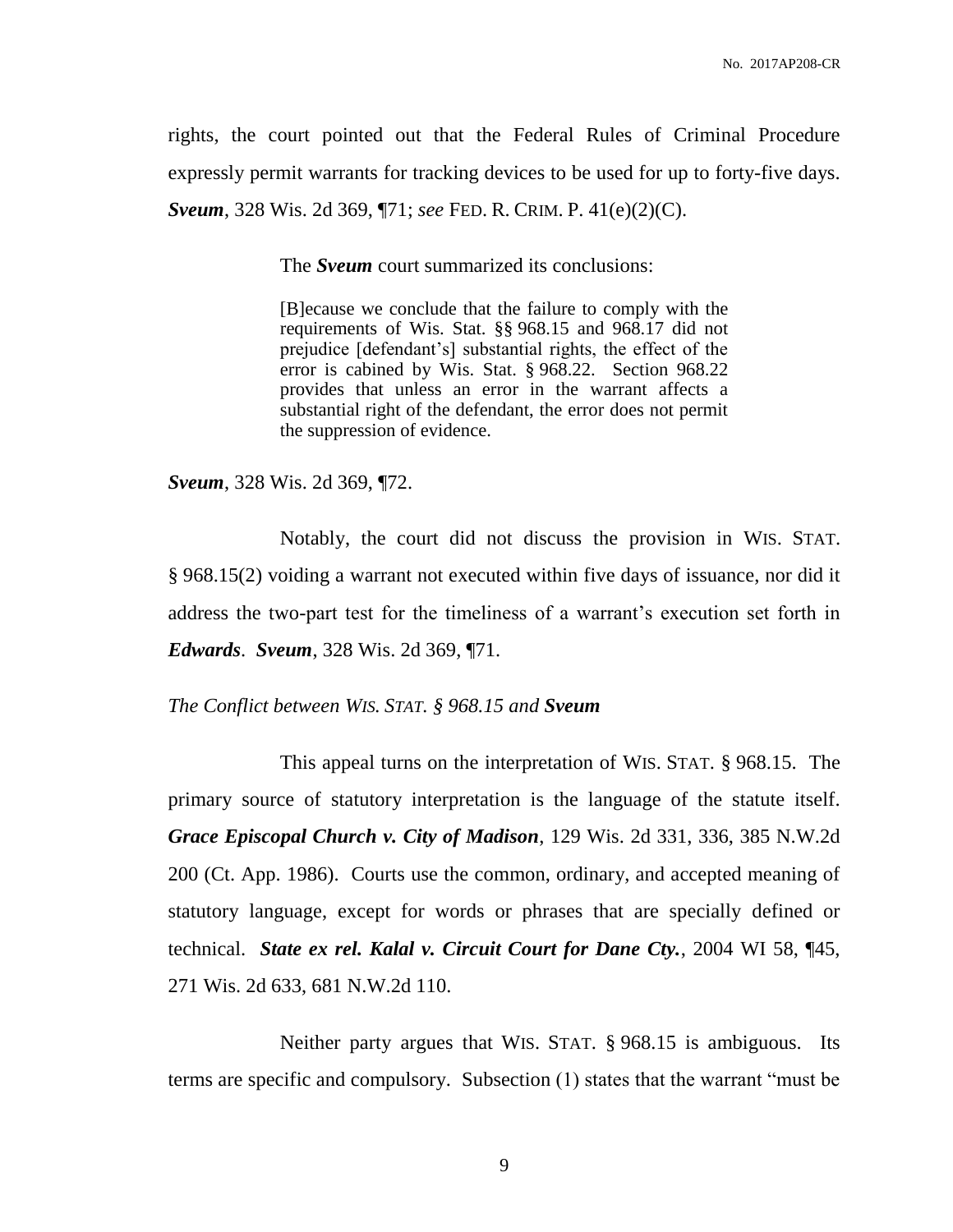executed and returned not more than 5 days" after issuance. The term "must" is mandatory. *See Pries v. McMillion*, 2010 WI 63, ¶29, 326 Wis. 2d 37, 784 N.W.2d 648 ("must" and "shall" are mandatory terms). Here, police waited ten days before installing the device and then removed it four days later. Whether the date of execution is considered to be when the device was installed or removed, it was a violation of  $\S$  968.15(1).

Subsection (2) of WIS. STAT. § 968.15 states that, if five days pass without execution, the warrant "shall" be void, and it "shall" be returned to the judge. The term "shall" is mandatory. *See Pries*, 326 Wis. 2d 37, ¶29. By voiding the warrant, the legislature has specified a penalty for noncompliance. The existence of such a penalty favors a mandatory interpretation. *See Village of Elm Grove v. Brefka*, 2013 WI 54, ¶26, 348 Wis. 2d 282, 832 N.W.2d 121 (a penalty on a failure to meet statutory time limit indicates that the limit is mandatory).

It is noteworthy that, through the penalty, WIS. STAT. § 968.15 distinguishes executions from returns. Subsection (1) applies the five-day limit to both executions and returns. The voiding consequence of subsec. (2), however, only applies to executions. The distinction suggests that promptness carries greater importance for a warrant's execution than its return. This makes sense. As *Meier*, 60 Wis. 2d at 459, explained, the return of a warrant is merely ministerial to safeguard property rights. By the time the return limit is relevant, the invasion of privacy is done.

The timeliness of executing a warrant, however, implicates other protected rights. A core requirement of a search warrant is probable cause, which is inconstant and can be fleeting. *State v. Ehnert*, 160 Wis. 2d 464, 469, 466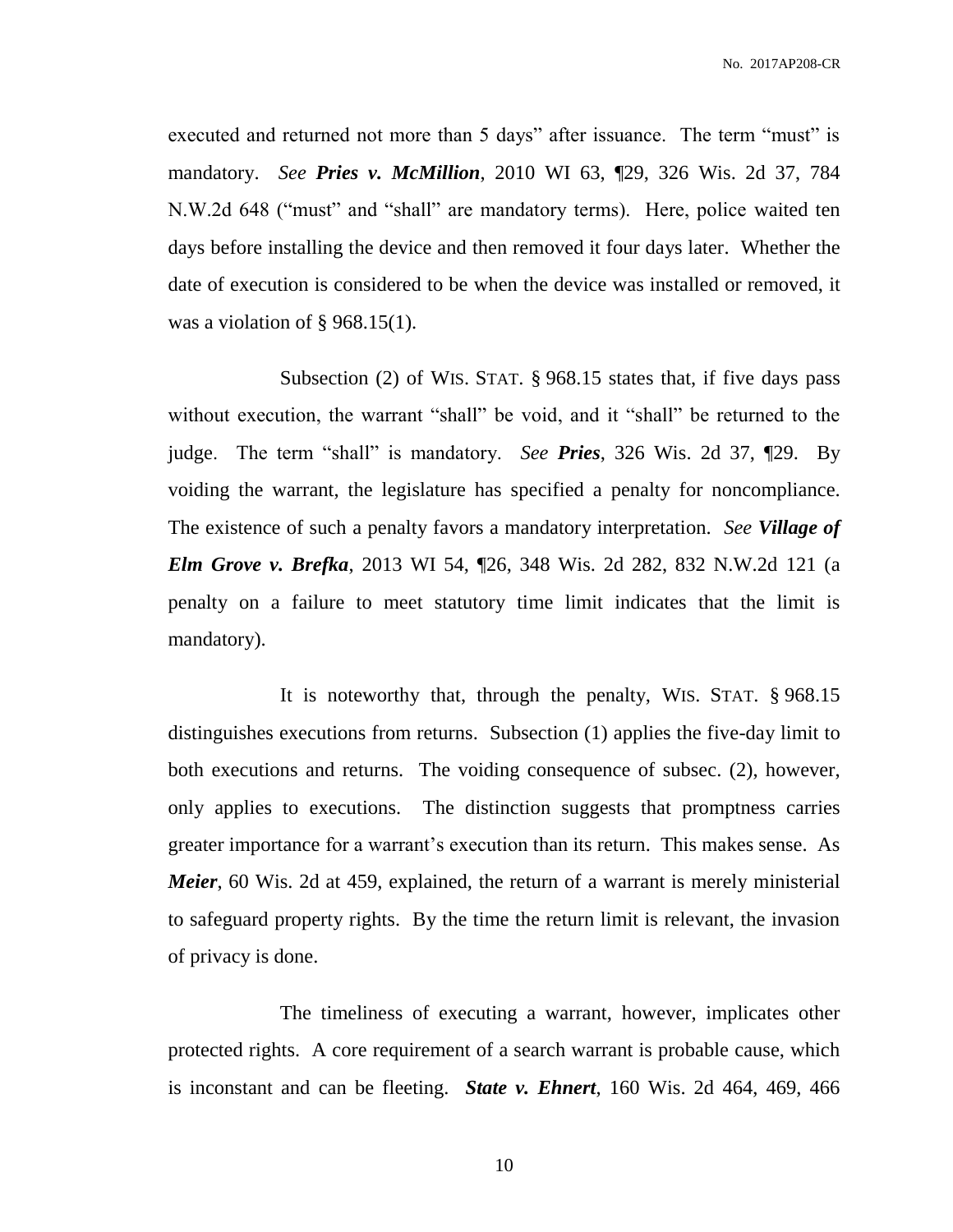N.W.2d 237 (Ct. App. 1991) ("[p]robable cause is a fluid concept"). The *Edwards* court noted the importance of a timely execution:

> The element of time can admittedly affect the validity of a search warrant. Since it is upon allegation of presently existing facts that a warrant is issued, it is essential that it be executed promptly, "in order to lessen the possibility that the facts upon which probable cause was initially based do not become dissipated." If the police were allowed to execute the warrant at leisure, the safeguard of judicial control over the search which the fourth amendment is intended to accomplish would be eviscerated. Thus, a search pursuant to a "stale" warrant is invalid.

*Edwards*, 98 Wis. 2d at 372 (quoting *United States v. Bedford*, 519 F.2d 650, 655 (3d Cir.) (1975)).<sup>7</sup> Making a warrant self-voiding after five days recognizes, and helps to protect against, the ever-changing and time-sensitive nature of probable cause. 8

In this case, the execution/return distinction is the crux of Pinder's

argument and serves as his basis for distinguishing *Sveum*. Pinder points out that,

 $\overline{a}$ 

[I]t is useful to recall that probable cause to search is of a somewhat different character than probable cause to arrest. The latter is concerned only with the probability that a particular person has committed an offense (a past fact), while the former is concerned with the probability that particular items are *now* to be found in a particular place. Unique to the search warrant area, therefore, is the so-called "stale" probable cause problem, which bears directly upon the issue [of a delayed execution].

 $\sigma$  Other courts have concluded that the execution of a warrant within the statutory time period "may not be excused as a mere ministerial or clerical aspect" of search warrant procedure. *See California v. Clayton*, 22 Cal. Rptr. 2d 371, 375 (Cal. Ct. App. 1993).

<sup>&</sup>lt;sup>8</sup> Further pointing up the importance of timeliness in executing a search warrant is a distinction between arrest and search warrants:

<sup>2</sup> WAYNE R. LAFAVE, SEARCH AND SEIZURE: A TREATISE ON THE FOURTH AMENDMENT, § 4.7(a) (5th ed. 2017) (footnote omitted).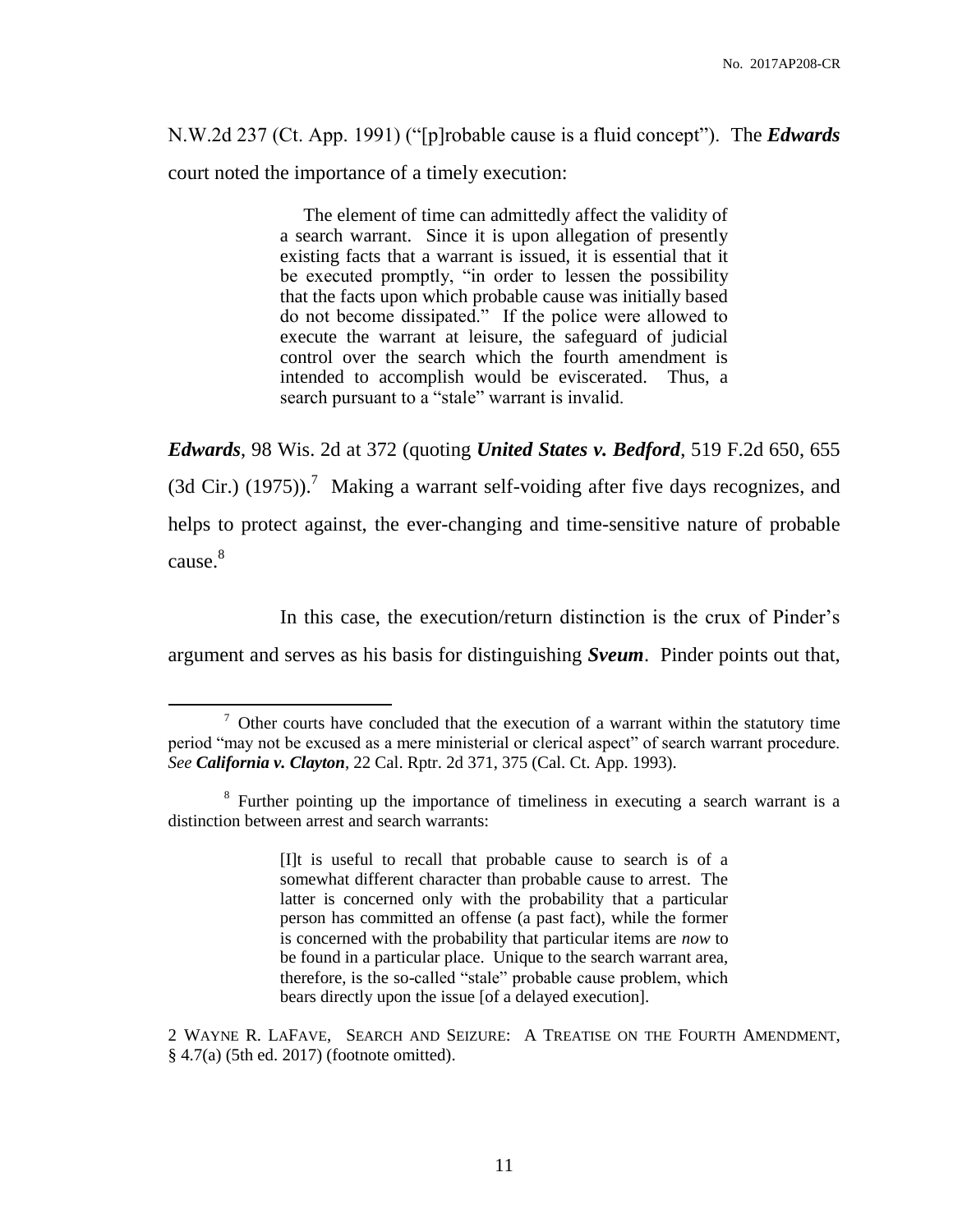in *Sveum*, the device was installed on the day after the warrant issued, plainly within the five-day limit. *Sveum* did not, however, hold or even imply that the execution of the warrant occurs on the first day of a multiday search. Although *Sveum* did not expressly address whether the execution occurs on the initiation or completion of a search, the court discussed execution only in terms of the thirtyfive-day search. *See Sveum*, 328 Wis. 2d 369, ¶¶66-72.

The only point made by the State with regard to WIS. STAT. § 968.15 is that, contrary to Pinder's position, *Sveum* addressed not just returns under WIS. STAT. § 968.17, but also executions under § 968.15. The State argues that *Sveum* in fact held "that a violation of either statute did not entitle Sveum to suppression" of the seized evidence. Apparently because it believes that *Sveum* indisputably controls the late execution issue, the State does not refer to the voiding provision of subsec. (2). The State spends most of its brief explaining why the search here was conducted reasonably under the reasonableness analysis of *Sveum*.

As to Pinder's primary argument, although *Sveum* did not explicitly address whether the initiation of the search or its completion, when a multiday search is involved, constitutes the execution, the language and logic of the search warrant statutes at least imply that "execution" means the completion, not just the beginning, of the search.<sup>9</sup> WISCONSIN STAT.  $\S$  968.17(1) requires the return of the warrant "within 48 hours after execution." If "execution" meant just the initiation

 $\overline{a}$ 

<sup>&</sup>lt;sup>9</sup> Depending on the statutory language, some courts have concluded that the determination of when a search warrant was executed is the time at which the search began, not when it ended. *See Yanez-Marquez v. Lynch*, 789 F.3d 434, 466 n.19 (4th Cir. 2015); *State v. Callaghan*, 576 P.2d 14, 18 (Ore. Ct. App. 1978); *State v. Kern*, 914 P.2d 114, 116 (Wash. Ct. App. 1996) (a search is timely "so long as the search begins before the warrant expires and so long as probable cause continues through completion of the search").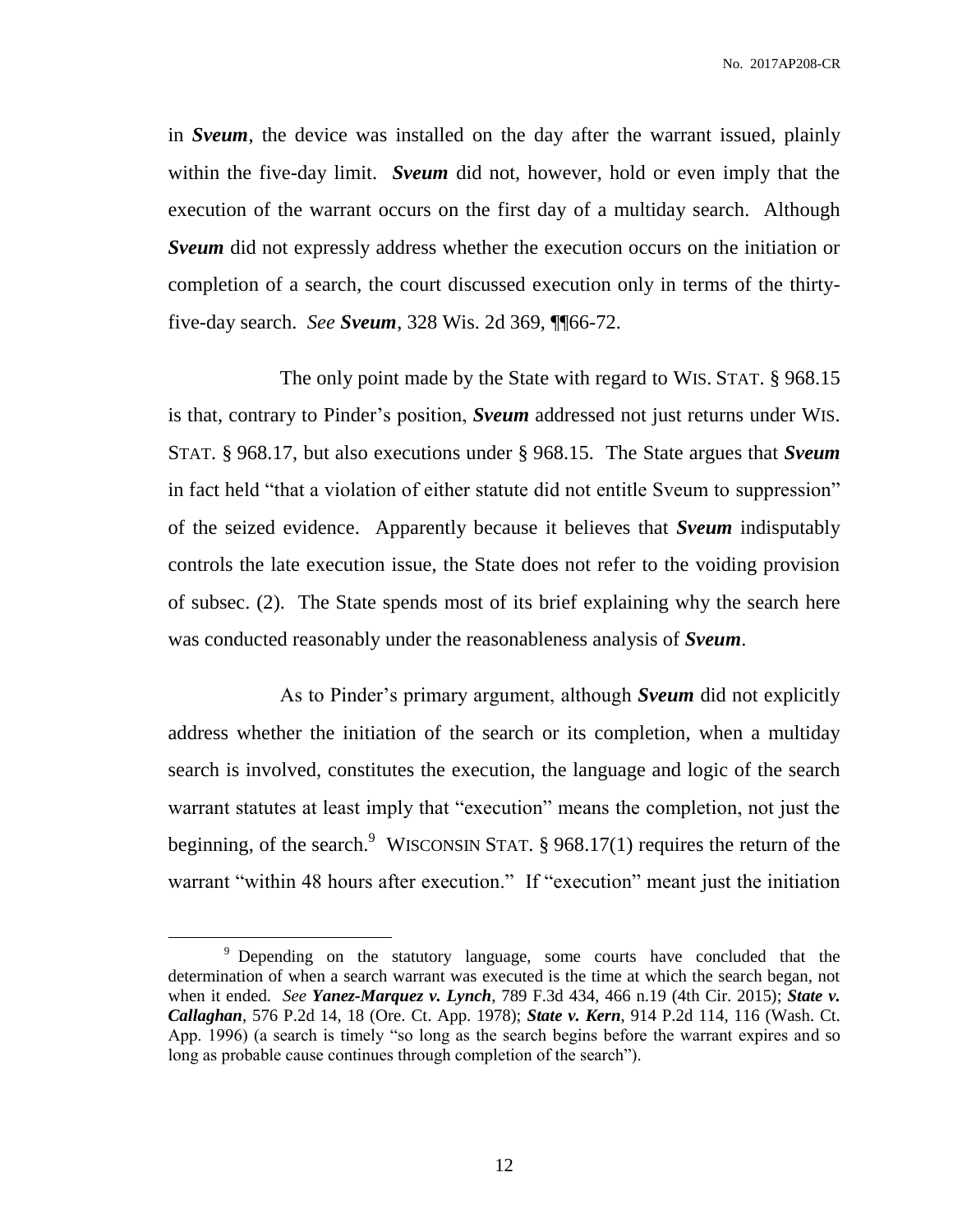No. 2017AP208-CR

of the search, no search that lasted more than two days could comply with the forty-eight hour provision. Similarly, no search that was initiated within five days, but lasted for more than five days, could comply with WIS. STAT. § 968.15(1), which requires return within that time. Moreover, interpreting "execution" to mean completion of the search would better support the purpose of the limit, i.e., ensuring that probable cause existed throughout the performance of the search.

Furthermore, we agree with the State and the circuit court that *Sveum*'s language is broad enough to encompass executions in addition to returns. Indeed, a significant portion of the court's analysis centers on a warrant's execution and its reasonableness. *Sveum*, 328 Wis. 2d 369, ¶¶53-55, 58, 68-72. The court generally stated that the violations at issue were of "the Wisconsin statutes governing search warrants" and specifically stated that Sveum's rights were not violated by the failure to "execute and return" the warrant within five days. *Id.*, ¶¶58, 71. *Sveum* approved of a search period that significantly exceeded five days, expressly concluding that the thirty-five-day length of the search was reasonable and that the technical failures to comply with WIS. STAT. §§ 968.15 and 968.17 did not permit the suppression of the evidence per WIS. STAT. § 968.22. *Sveum*, 328 Wis. 2d 369, ¶¶58, 67, 72. We are bound by all statements of the supreme court. *Zarder v. Humana Ins. Co.*, 2010 WI 35, ¶58, 324 Wis. 2d 325, 782 N.W.2d 682.

That said, as noted above, the *Sveum* court did not address the voiding provision of WIS. STAT. § 968.15(2), which is no small matter. In addition, the *Sveum* court did not address the interplay with WIS. STAT. § 968.22, and specifically, how a time limit on the execution of a warrant, which depends on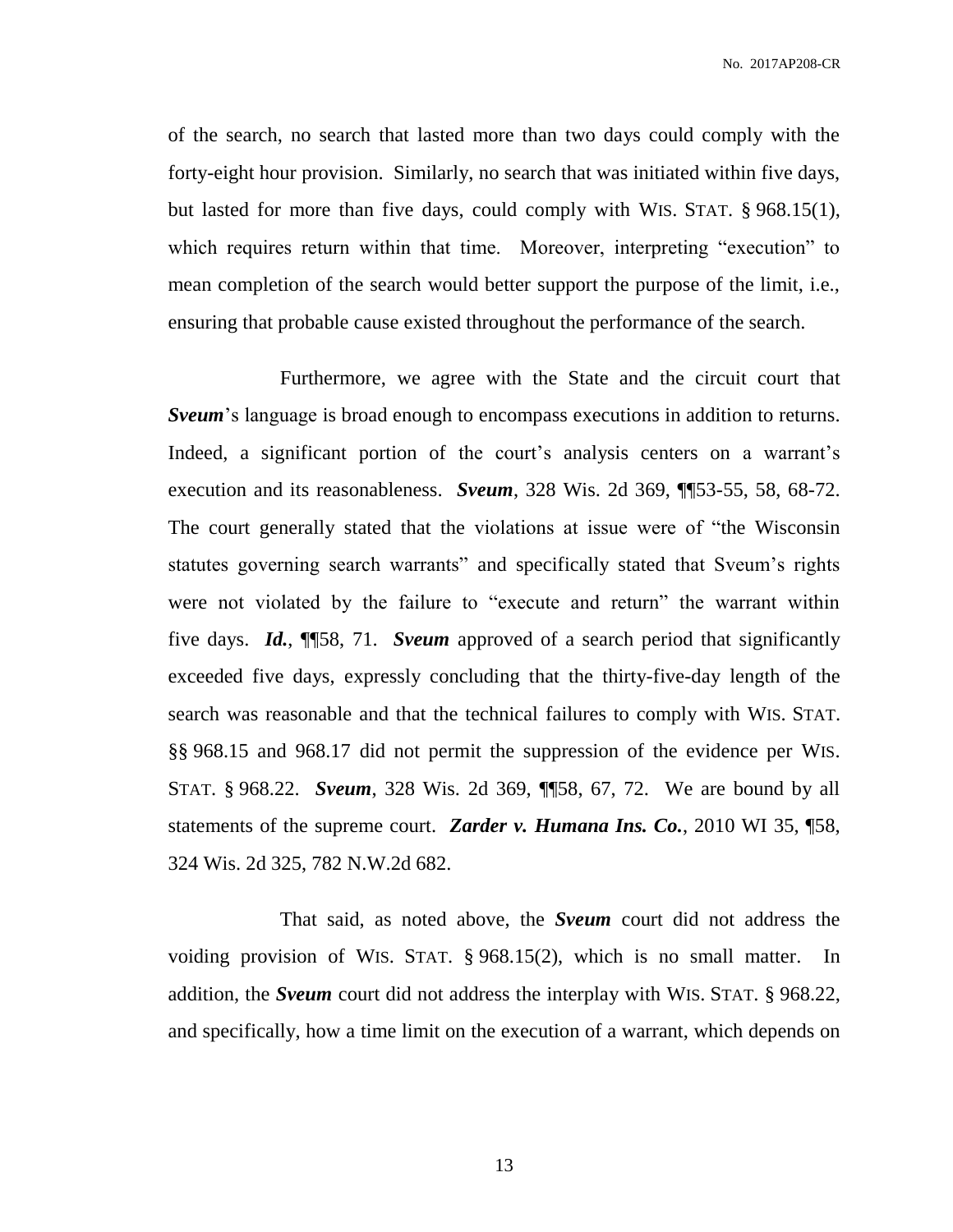No. 2017AP208-CR

probable cause for its validity and is presumably a critical requirement of a search warrant, fits into the category of a "technical irregularity."<sup>10</sup>

Some courts have concluded that, by enacting a statutory time limit, the legislature has answered the dissipation-of-probable-cause question, i.e., it is presumed that probable cause dissipates after the specified period of time. *See, e.g.*, *State v. Miguel*, 101 P.3d 214, 216 (Ariz. Ct. App. 2004); *Spera v. State*, 467 So. 2d 329, 331 (Fla. Dist. App. 1985) ("If the police were allowed to execute the warrant at leisure, the safeguard of judicial control over the search which the fourth amendment is intended to accomplish would be eviscerated." (citation omitted)).

When there is a voiding provision, courts strictly enforce the time limit on executions. In *State v. Evans*, 815 S.W.2d 503 (Tenn. 1991), the Tennessee Supreme Court interpreted a statutory five-day-execution limit similar to Wisconsin's (including a voiding provision). It held that, if the warrant was executed within five days, there is a rebuttable presumption that the warrant retained the probable cause attributed to it upon issue, but that the "[e]xecution of a warrant beyond the outer limits fixed by the statute renders the warrant impermissibly void." *Id.* at 505-06. This analysis appears to be consistent with that set forth by the Wisconsin Supreme Court in *Edwards*. *See also Sgro v.*

 $\overline{a}$ 

<sup>&</sup>lt;sup>10</sup> Technical irregularities often involve clerical and typographical matters. *See, e.g.*, *State v. Rogers*, 2008 WI App 176, ¶17, 315 Wis. 2d 60, 762 N.W.2d 795 (warrant incorrectly identified the car; nowhere was the correct car identified; court holds that the "mistakes on the face of the warrant" were technical irregularities under WIS. STAT. § 968.22); *State v. Nicholson*, 174 Wis. 2d 542, 548-49, 497 N.W.2d 791 (Ct. App. 1993) (warrant incorrectly identified the residence; court held it to be a technical irregularity that did not affect the defendant's rights). They do not encompass more significant defects. *See, e.g.*, *State v. Tye*, 2001 WI 124, ¶19, 248 Wis. 2d 530, 636 N.W.2d 473 (warrant lacked the oath or affirmation, which is a critical requirement of any search warrant; court held it not to be a technical irregularity).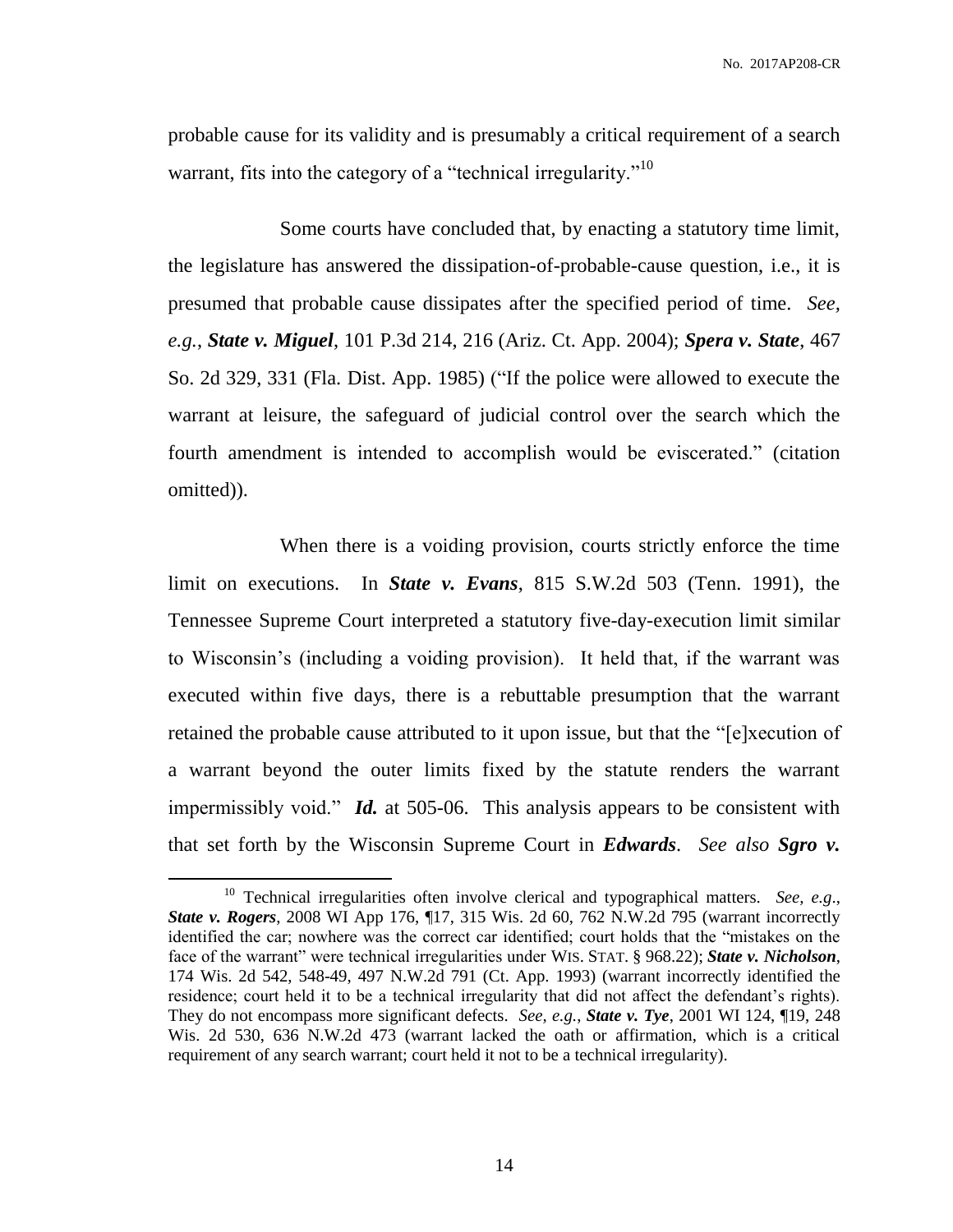*United States*, 287 U.S. 206, 210-11 (1932) (per statute, warrant was void because it was not executed within ten days); *People v. Brocard*, 216 Cal. Rptr. 31, 33 (Cal. Ct. App. 1985) (after ten-day statutory time limit was exceeded and warrant was void, the magistrate must make a finding that probable cause still exists in order to reissue the warrant or issue a new warrant). The parties cite no cases, and we find none, upholding the validity of a warrant when it is executed past the statutory time limit and the statute expressly voids an unexecuted warrant.

When there is no voiding provision, some courts are disinclined to strictly enforce the time limit, provided that probable cause has not gone stale. In South Dakota, there was a ten-day limit to execute a warrant, but no voiding provision. *State v. Miller*, 429 N.W.2d 26 (S.D. 1988). The South Dakota Supreme Court upheld a search that was conducted past ten days, provided that probable cause still existed at execution. *Id.* at 34-35. The court reasoned that the ten days in which an officer "shall" conduct the search was not "a matter of constitutional dimensions" and that its purpose was to guard against stale probable cause. *Id.* "The ten-day rule was broken, but the legislative intent behind the rule was not infringed. The letter, not the spirit, of the law was violated." *Id.* at 35.

Here, given the voiding provision, it appears that under the Wisconsin statute, the letter of the law was violated. *See Wood v. City of Madison*, 2003 WI 24, ¶38, 260 Wis. 2d 71, 659 N.W.2d 31 ("[C]ourts should not rewrite the clear language of the statute" and any change in the statutory language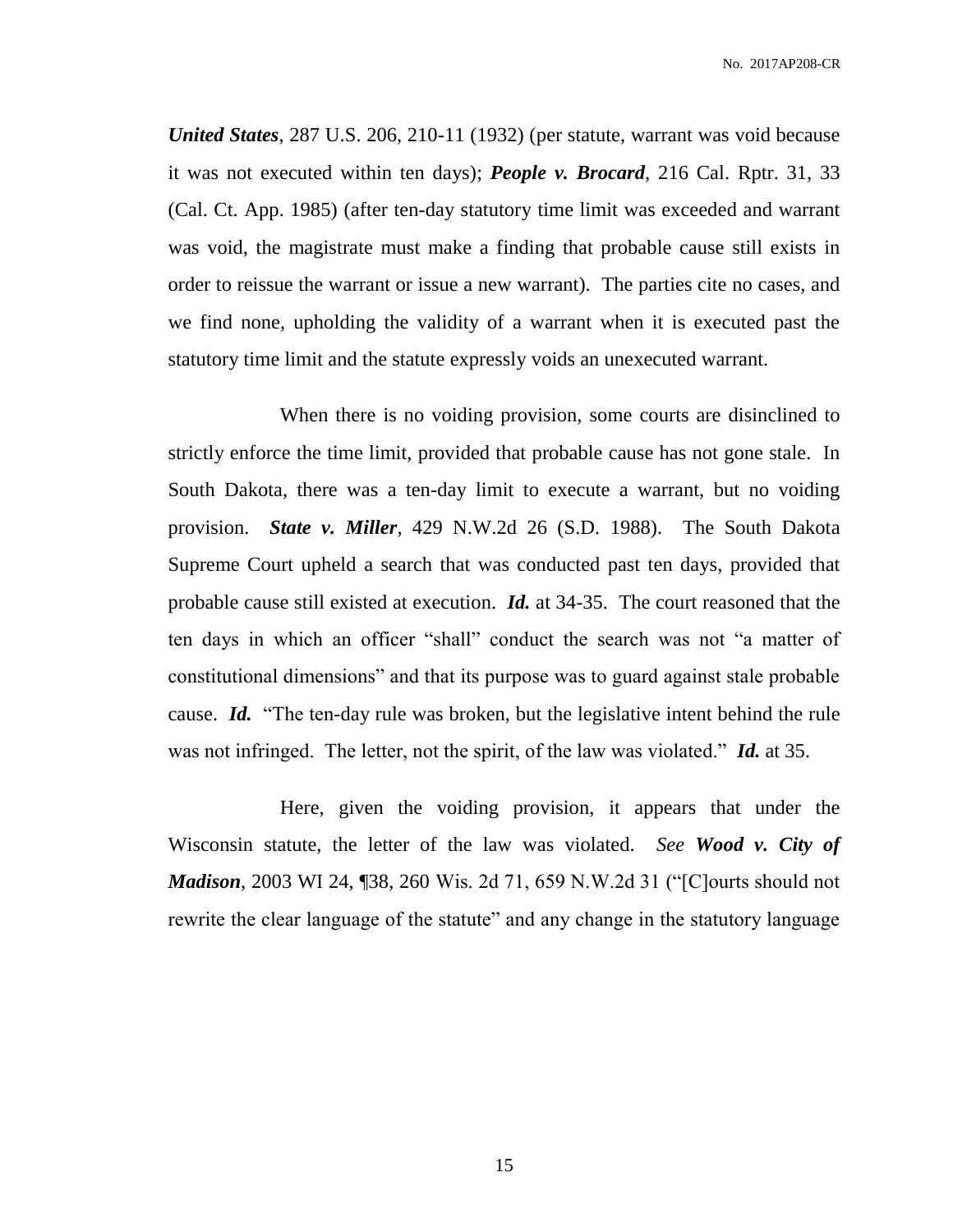"lies with the legislature.").<sup>11</sup> In that case, does Wisconsin require reissuance with a new probable cause determination? Or, is the mandatory and voiding language merely the legislature's attempt to ensure that probable cause exists, which can be overlooked if in fact probable cause does exist through execution of the search? For these reasons, we certify this question for the supreme court to determine whether the statutory provision rendering the warrant void if not executed within five days is in conflict with the supreme court's decision in *Sveum*.

## *Pinder's Jury Instruction Argument*

 $\overline{a}$ 

After sentencing, Pinder moved for postconviction relief, arguing that trial counsel was ineffective by not objecting to erroneous jury instructions on burglary. After holding a *Machner*<sup>12</sup> hearing, the circuit court denied the motion, essentially concluding that any error was "harmless" because there was "overwhelming" evidence of Pinder's guilt and the jury would have convicted him even if the instructions were error-free. Whether it is necessary to decide this issue may depend on the resolution of the search warrant issue. If it must be decided, it appears that well-established jury instruction law will resolve it and that the issue, by itself, would not be worthy of certification. Therefore, we do not address it further here. Of course, if the supreme court were to accept the

<sup>&</sup>lt;sup>11</sup> Recognizing that technological advancements may require additions or modifications to the statutes governing searches by electronic or other means, the *Sveum* court called upon the legislature to weigh in on these issues and enact legislation, referring again to the Federal Rules that expressly authorize warrants for extended searches using tracking technology. *State v. Sveum*, 2010 WI 92, ¶¶77, 79, 328 Wis. 2d 369, 787 N.W.2d 317 (Crooks, J., and Ziegler, J., concurring respectively).

<sup>12</sup> *State v. Machner*, 92 Wis. 2d 797, 285 N.W.2d 905 (Ct. App. 1979).